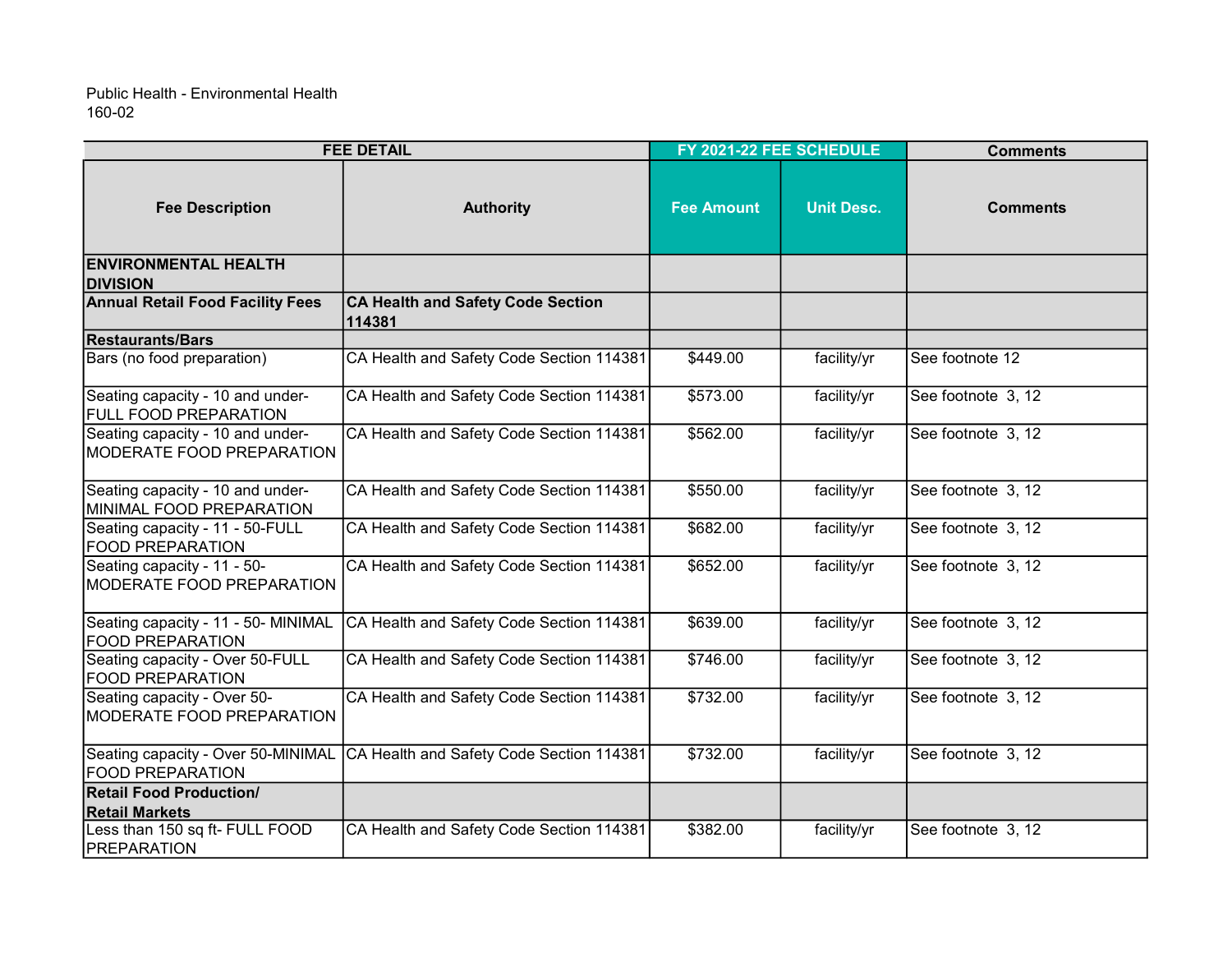| <b>FEE DETAIL</b>                                                           |                                          | FY 2021-22 FEE SCHEDULE |                   | <b>Comments</b>       |  |
|-----------------------------------------------------------------------------|------------------------------------------|-------------------------|-------------------|-----------------------|--|
| <b>Fee Description</b>                                                      | <b>Authority</b>                         | <b>Fee Amount</b>       | <b>Unit Desc.</b> | <b>Comments</b>       |  |
| Less than 150 sq ft-MODERATE<br><b>FOOD PREPARATION</b>                     | CA Health and Safety Code Section 114381 | \$365.00                | facility/yr       | See footnote 3, 12    |  |
| Less than 150 sq ft-MINIMAL FOOD<br><b>PREPARATION</b>                      | CA Health and Safety Code Section 114381 | \$360.00                | facility/yr       | See footnote 3, 12    |  |
| 150 - 5,000 sq ft - FULL FOOD<br><b>PREPARATION</b>                         | CA Health and Safety Code Section 114381 | \$494.00                | facility/yr       | See footnote 3, 12    |  |
| 150 - 5,000 sq ft -MODERATE<br><b>FOOD PREPARATION</b>                      | CA Health and Safety Code Section 114381 | \$494.00                | facility/yr       | See footnote 3, 12    |  |
| 150 - 5,000 sq ft -MINIMAL FOOD<br><b> PREPARATION</b>                      | CA Health and Safety Code Section 114381 | \$461.00                | facility/yr       | See footnote 3, 12    |  |
| 5,001 -10,000 sq ft-FULL FOOD<br><b>PREPARATION</b>                         | CA Health and Safety Code Section 114381 | \$699.00                | facility/yr       | See footnote 3, 12    |  |
| 5,001 -10,000 sq ft-MODERATE<br><b>FOOD PREPARATION</b>                     | CA Health and Safety Code Section 114381 | \$686.00                | facility/yr       | See footnote 3, 12    |  |
| 5,001 -10,000 sq ft-MINIMAL FOOD<br><b>PREPARATION</b>                      | CA Health and Safety Code Section 114381 | \$686.00                | facility/yr       | See footnote 3, 12    |  |
| Greater than 10,000 sq ft -FULL<br><b>FOOD PREPARATION</b>                  | CA Health and Safety Code Section 114381 | \$796.00                | facility/yr       | See footnote 3, 12    |  |
| Greater than 10,000 sq ft -<br>IMODERATE FOOD PREPARATION                   | CA Health and Safety Code Section 114381 | \$780.00                | facility/yr       | See footnote 3, 12    |  |
| Greater than 10,000 sq ft -MINIMAL<br><b>FOOD PREPARATION</b>               | CA Health and Safety Code Section 114381 | \$780.00                | facility/yr       | See footnote 3, 12    |  |
| <b>Miscellaneous Annual Food</b>                                            |                                          |                         |                   |                       |  |
| <b>Facility Fees</b><br>Vending Machine Commissary                          | CA Health and Safety Code Section 114381 | \$323.00                | facility/yr       | See footnote 2, 3, 12 |  |
| Mobile Food Facility/Caterer<br>Commissary -FULL FOOD<br><b>PREPARATION</b> | CA Health and Safety Code Section 114381 | \$508.00                | facility/yr       | See footnote 3, 12    |  |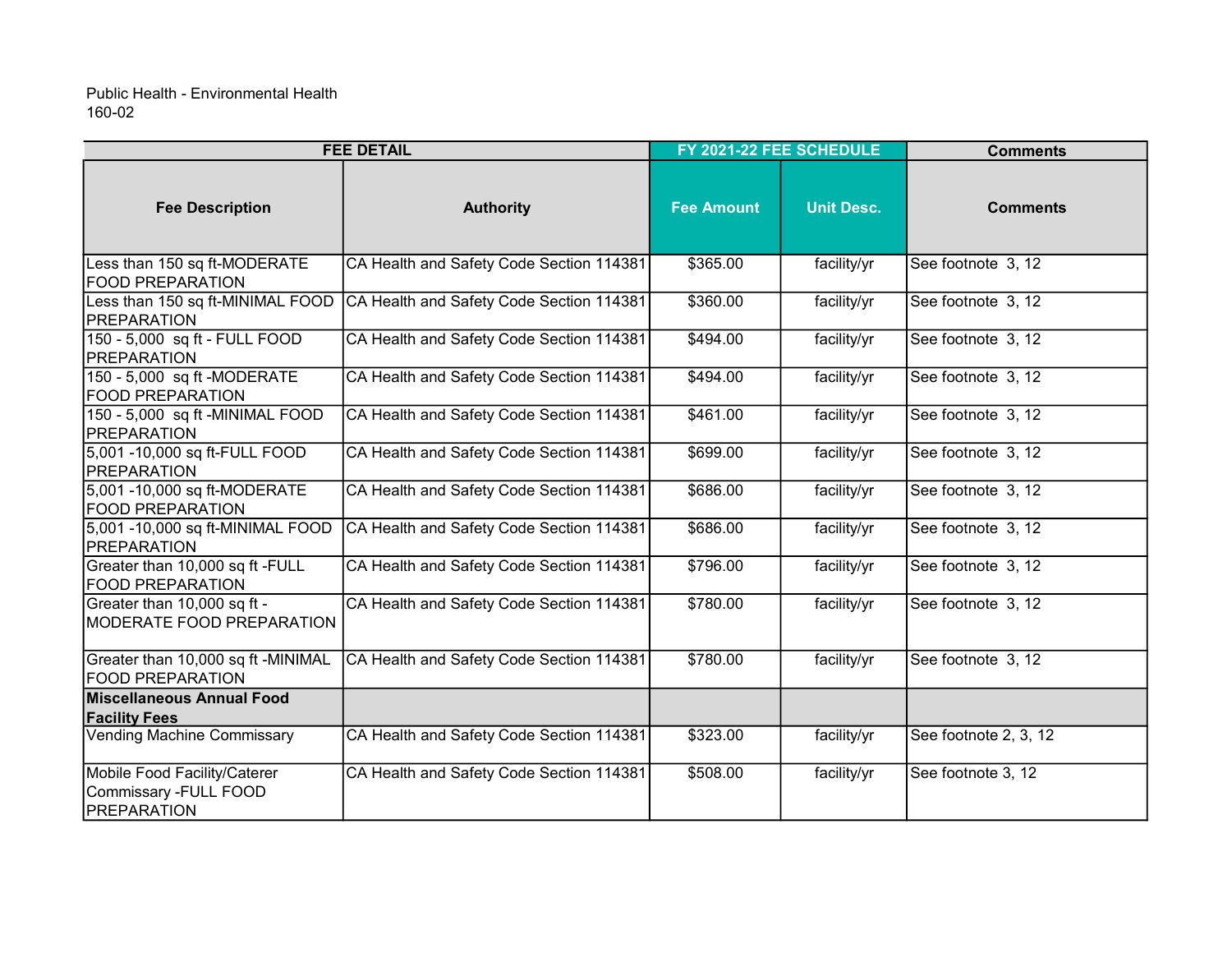| <b>FEE DETAIL</b>                                                               |                                                                             | FY 2021-22 FEE SCHEDULE |                   | <b>Comments</b>       |
|---------------------------------------------------------------------------------|-----------------------------------------------------------------------------|-------------------------|-------------------|-----------------------|
| <b>Fee Description</b>                                                          | <b>Authority</b>                                                            | <b>Fee Amount</b>       | <b>Unit Desc.</b> | <b>Comments</b>       |
| Mobile Food Facility/Caterer<br>Commissary -MODERATE FOOD<br><b>PREPARATION</b> | CA Health and Safety Code Section 114381                                    | \$448.00                | facility/yr       | See footnote 3, 12    |
| Mobile Food Facility/Caterer<br>Commissary -MINIMAL FOOD<br><b>PREPARATION</b>  | CA Health and Safety Code Section 114381                                    | \$437.00                | facility/yr       | See footnote 3, 12    |
| Mobile Food Facility (Push Cart)                                                | CA Health and Safety Code Section 114381                                    | \$394.00                | facility/yr       | See footnote 2, 3, 12 |
| Mobile Food Facility (Preparation<br>Unit)                                      | CA Health and Safety Code Section 114381                                    | \$595.00                | facility/yr       | See footnote 3, 12    |
| Food Service/Caterer                                                            | CA Health and Safety Code Section 114381                                    | \$380.00                | facility/yr       | See footnote 2, 3, 12 |
| Certified Farmer's Market                                                       | CA Health and Safety Code Section 114381                                    | \$351.00                | facility/yr       | See footnote 2, 3, 12 |
| <b>Produce Stand/Farm Stand</b>                                                 | CA Health and Safety Code Section 114381                                    | \$436.00                | facility/yr       | See footnote 2, 3, 12 |
|                                                                                 | Swap Meet - Produce Sales (Annual) CA Health and Safety Code Section 114381 | \$213.00                | facility/yr       | See footnote 2, 3     |
| Swap Meet Packaged Stands                                                       | CA Health and Safety Code Section 114381                                    | \$236.00                | facility/yr       | See footnote 2, 3     |
| Temporary Food Facility - Single<br>Event                                       | CA Health and Safety Code Section 114381                                    | \$187.00                | facility/yr       | See footnote 2, 3, 4  |
| Temporary Food Facility - Single<br>Event -Pre packaged                         | CA Health and Safety Code Section 114381                                    | \$136.00                | facility/yr       | See footnote 3, 4     |
| Temporary Food Facility - Multiple<br><b>Events</b>                             | CA Health and Safety Code Section 114381                                    | \$282.00                | facility/yr       | See footnote 3        |
| <b>Temporary Food Event Organizer</b><br>Fee                                    | CA Health and Safety Code Section 114381                                    | \$282.00                | per event         | See footnote 3, 4     |
| Bed and Breakfast                                                               | CA Health and Safety Code Section 114381                                    | \$408.00                | facility/yr       | See footnote 2, 3, 12 |
| Ag Homestay                                                                     | CA Health and Safety Code Section 114381                                    | \$406.00                | facility/yr       | See footnote 2, 3, 12 |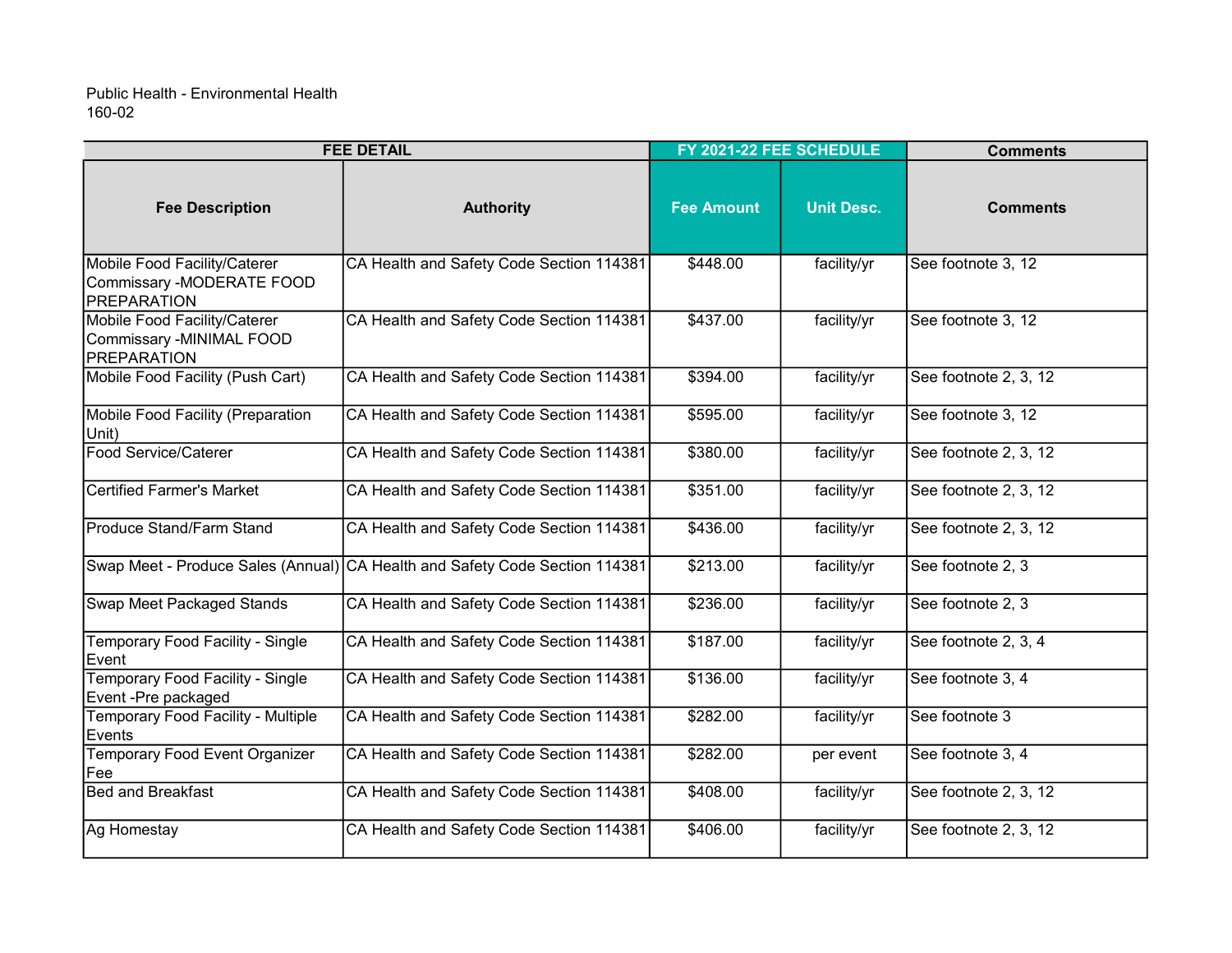| <b>FEE DETAIL</b>                                                          |                                          | FY 2021-22 FEE SCHEDULE |                   | <b>Comments</b>       |
|----------------------------------------------------------------------------|------------------------------------------|-------------------------|-------------------|-----------------------|
| <b>Fee Description</b>                                                     | <b>Authority</b>                         | <b>Fee Amount</b>       | <b>Unit Desc.</b> | <b>Comments</b>       |
| Produce Vehicle                                                            | CA Health and Safety Code Section 114381 | \$380.00                | facility/yr       | See footnote 2, 3, 12 |
| Seasonal Produce Vehicle                                                   | CA Health and Safety Code Section 114381 | \$166.00                | facility/yr       | See footnote 3        |
| Class A Cottage Food Operation                                             | CA Health and Safety Code Section 114381 | \$142.00                | facility/yr       | See footnote 3        |
| <b>Class B Cottage Food Operation</b>                                      | CA Health and Safety Code Section 114381 | \$283.00                | facility/yr       | See footnote 3, 12    |
| <b>Host Catering Facility</b>                                              | CA Health and Safety Code Section 114381 | \$449.00                | facility/yr       | See footnote 3, 12    |
| <b>Charitable Feeding Operation</b>                                        | CA Health and Safety Code Section 114381 | \$382.00                | facility/yr       | See footnote 3, 12    |
| <b>Retail Food Facility Remodel</b>                                        |                                          |                         |                   |                       |
| Mobile Food Facility (Preparation<br>Unit)                                 | CA Health and Safety Code Section 114381 | \$516.00                | per remodel       | See footnote 1        |
| Retail<br>Markets/Restaurants/Bars/B&B/Ag<br>Homestay Major Remodel        | CA Health and Safety Code Section 114381 | \$1,076.00              | per remodel       |                       |
| Retail<br>Markets/Restaurants/Bars/B&B/Ag<br><b>Homestay Minor Remodel</b> | CA Health and Safety Code Section 114381 | \$852.00                | per remodel       | See footnote 1        |
| Mobile Food Facility (Push Cart)                                           | CA Health and Safety Code Section 114381 | \$516.00                | per remodel       | See footnote 1        |
| <b>Retail Food Facility New</b><br><b>Construction</b>                     |                                          |                         |                   |                       |
| Mobile Food Facility (Push Cart)                                           | CA Health and Safety Code Section 114381 | \$747.00                | per new facility  | See footnote 1        |
| Mobile Food Facility (Preparation<br>Unit)                                 | CA Health and Safety Code Section 114381 | \$993.00                | per new facility  | See footnote 1        |
| Retail<br>Markets/Restaurants/Bars/B&B/Ag<br>Homestay < 500 sq ft          | CA Health and Safety Code Section 114381 | \$1,050.00              | per new facility  | See footnote 1        |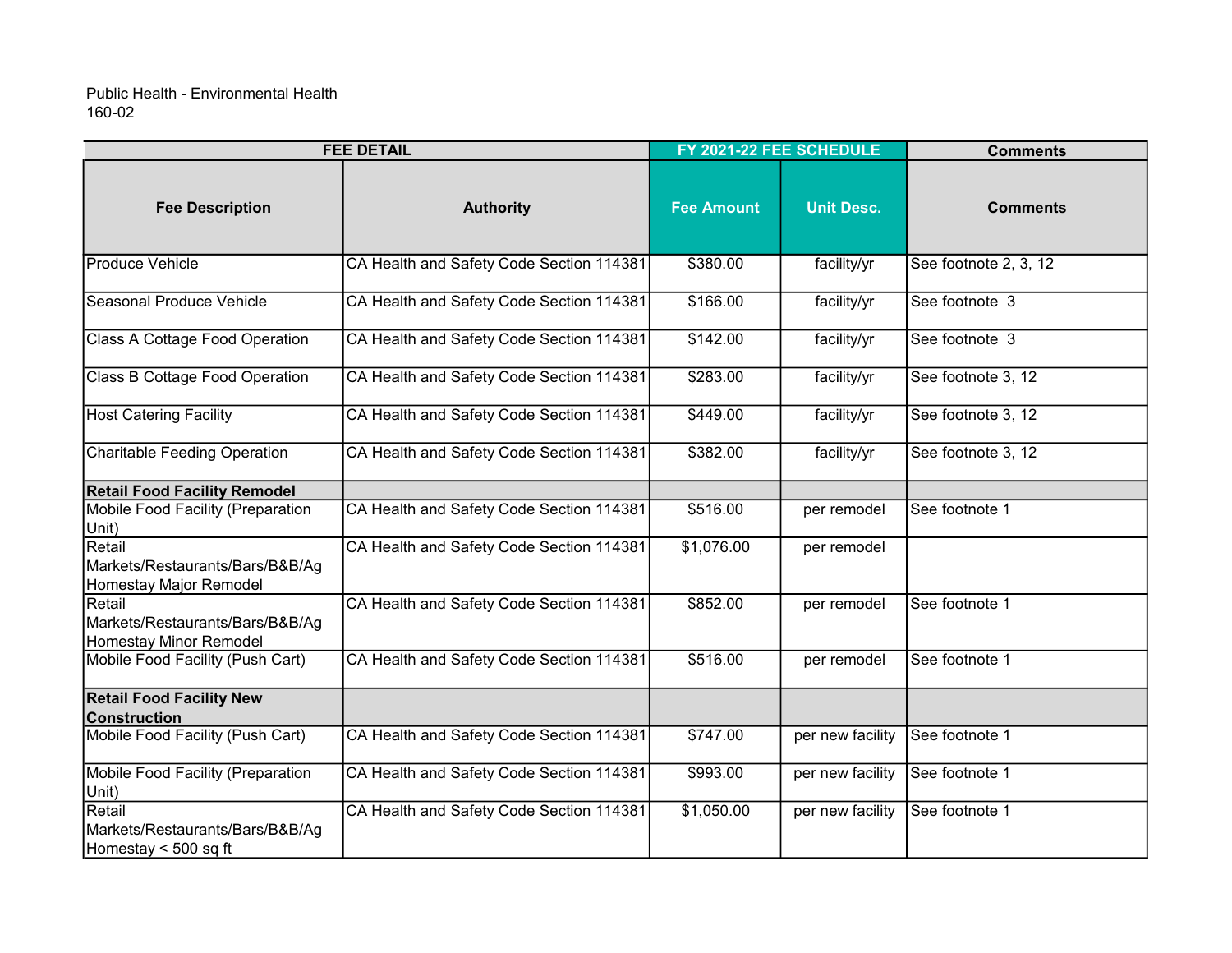| <b>FEE DETAIL</b>                                                         |                                                          |                   | FY 2021-22 FEE SCHEDULE | <b>Comments</b>    |  |
|---------------------------------------------------------------------------|----------------------------------------------------------|-------------------|-------------------------|--------------------|--|
| <b>Fee Description</b>                                                    | <b>Authority</b>                                         | <b>Fee Amount</b> | <b>Unit Desc.</b>       | <b>Comments</b>    |  |
| Retail<br>Markets/Restaurants/Bars/B&B/Ag<br>Homestay 501 - 5,000 sq ft   | CA Health and Safety Code Section 114381                 | \$1,235.00        | per new facility        |                    |  |
| Retail<br>Markets/Restaurants/Bars/B&B/Ag<br>Homestay 5,001 -10,000 sq ft | CA Health and Safety Code Section 114381                 | \$1,572.00        | per new facility        |                    |  |
| Retail<br>Markets/Restaurants/Bars/B&B/Ag<br>Homestay >10,000 sq ft       | CA Health and Safety Code Section 114381                 | \$1,692.00        | per new facility        |                    |  |
| <b>Body Art Facilities</b>                                                | <b>Ca Health and Safety Code</b><br>section119300 et seq |                   |                         |                    |  |
| <b>Body Art Facility Permit</b>                                           | Ca Health and Safety Code section<br>119324.5            | \$557.00          | facility/yr             | See footnote 2, 12 |  |
| Mobile Body Art Facility Permit                                           | Ca Health and Safety Code section<br>119324.5            | \$272.00          | facility/yr             | See footnote 12    |  |
| <b>Temporary Body Art Facility Permit</b>                                 | Ca Health and Safety Code section<br>119324.5            | \$136.00          | facility/yr             |                    |  |
| <b>Body Art Practitioner Annual</b><br>Registration                       | Ca Health and Safety Code section<br>119324.5            | \$149.00          | practitioner/yr         |                    |  |
| <b>Temporary Body Art Event Sponsor</b>                                   | Ca Health and Safety Code section<br>119324.5            | \$204.00          | per event               | See footnote 1, 8  |  |
| <b>Body Art Facility Remodel</b>                                          |                                                          |                   |                         |                    |  |
| Mobile Body Art Facility Remodel                                          | Ca Health and Safety Code section<br>119324.5            | \$140.00          | per remodel             |                    |  |
| <b>Body Art Facility Major Remodel</b>                                    | Ca Health and Safety Code section<br>119324.5            | \$281.00          | per remodel             |                    |  |
| <b>Body Art Facility Minor Remodel</b>                                    | Ca Health and Safety Code section<br>119324.5            | \$140.00          | per remodel             |                    |  |
| Body Art Facility New Construction                                        |                                                          |                   |                         |                    |  |
| Body Art Facility                                                         | Ca Health and Safety Code section<br>119324.5            | \$422.00          | per new facility        |                    |  |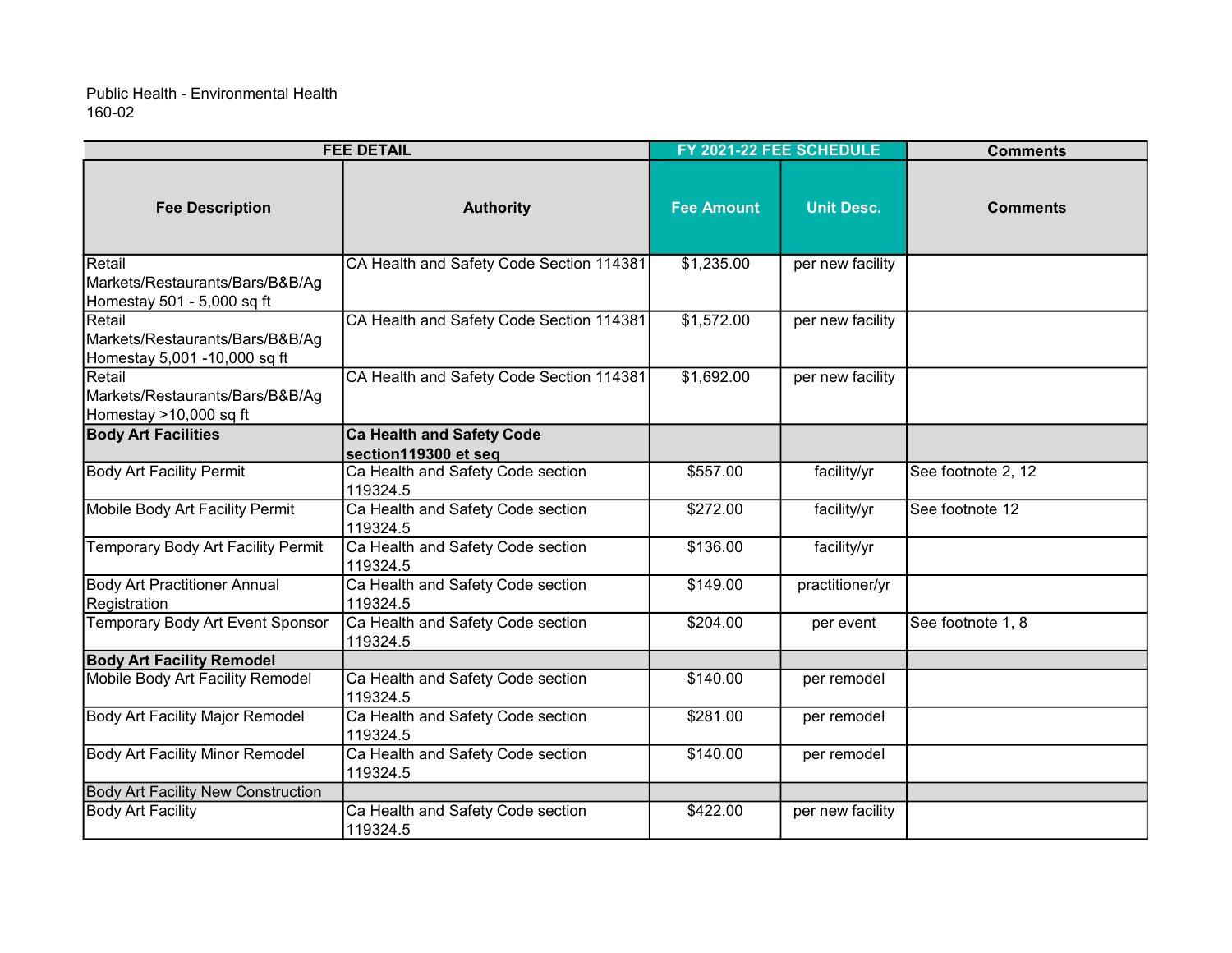| <b>FEE DETAIL</b>                                                                                       |                                                         | FY 2021-22 FEE SCHEDULE |                   | <b>Comments</b>    |
|---------------------------------------------------------------------------------------------------------|---------------------------------------------------------|-------------------------|-------------------|--------------------|
| <b>Fee Description</b>                                                                                  | <b>Authority</b>                                        | <b>Fee Amount</b>       | <b>Unit Desc.</b> | <b>Comments</b>    |
| Mobile Body Art Facility                                                                                | Ca Health and Safety Code section<br>119324.5           | \$272.00                | per new facility  |                    |
| Solid Waste, Rolloff Box, Curbside SLO County Code Chapter 8.12<br><b>Collection and Transportation</b> |                                                         |                         |                   |                    |
| Permit Application Fee                                                                                  | SLO County Code Chapter 8.12/8.54, PRC<br>41902         | \$209.00                | per application   | See footnote 2     |
| Each Collection Vehicle-Roll Off                                                                        | SLO County Code Chapter 8.12/8.54, PRC<br>41902         | \$162.00                | vehicle/yr        | See footnote 2     |
| Each Collection Vehicle-Curbside<br>Recycling                                                           | SLO County Code Chapter 8.12/8.54, PRC<br>41902         | \$159.00                | vehicle/yr        | See footnote 2     |
| Each Collection Vehicle - Solid<br><b>Waste</b>                                                         | SLO County Code Chapter 8.12/8.54, PRC<br>41902         | \$151.00                | vehicle/yr        |                    |
| Original Permit Issuance - Major<br>(solid waste collection)                                            | SLO County Code Chapter 8.12/8.54, PRC<br>41902         | \$417.00                | per permit        | See footnote 2, 12 |
| Minor (rolloff/recyclables collection)                                                                  | SLO County Code Chapter 8.12/8.54, PRC<br>41902         | \$195.00                | per permit        | See footnote 2     |
| <b>Mandatory Collection Appeal Fee</b>                                                                  | SLO County Code Chapter 8.12/8.54, PRC<br>41902         | \$136.00                | per hour          | See footnote 1     |
| <b>Liquid Waste Program</b>                                                                             | SLO County Code Chapter 8.16/8.54,<br><b>HSC 117405</b> |                         |                   |                    |
| Septage Pumpers/Portable Toilet<br>Suppliers: Each Vehicle                                              | SLO County Code Chapter 8.16/8.54, HSC<br>117405        | \$559.00                | vehicle/yr        | See footnote 12    |
| Septage/Sludge Disposal Site -<br>Annual                                                                | SLO County Code Chapter 8.16/8.54, HSC<br>117405        | \$3,608.00              | per permit        | See footnote 12    |
| <b>Original Permit</b>                                                                                  | SLO County Code Chapter 8.16/8.54, HSC<br>117405        | \$2,025.00              | per permit        | See footnote 12    |
| Permit Modification                                                                                     | SLO County Code Chapter 8.16/8.54, HSC<br>117405        | \$675.00                | per permit        |                    |
| Response to Sewage Spill                                                                                | SLO County Code Chapter 8.16/8.54, HSC<br>117405        | \$136.00                | per hour          | See footnote 1, 8  |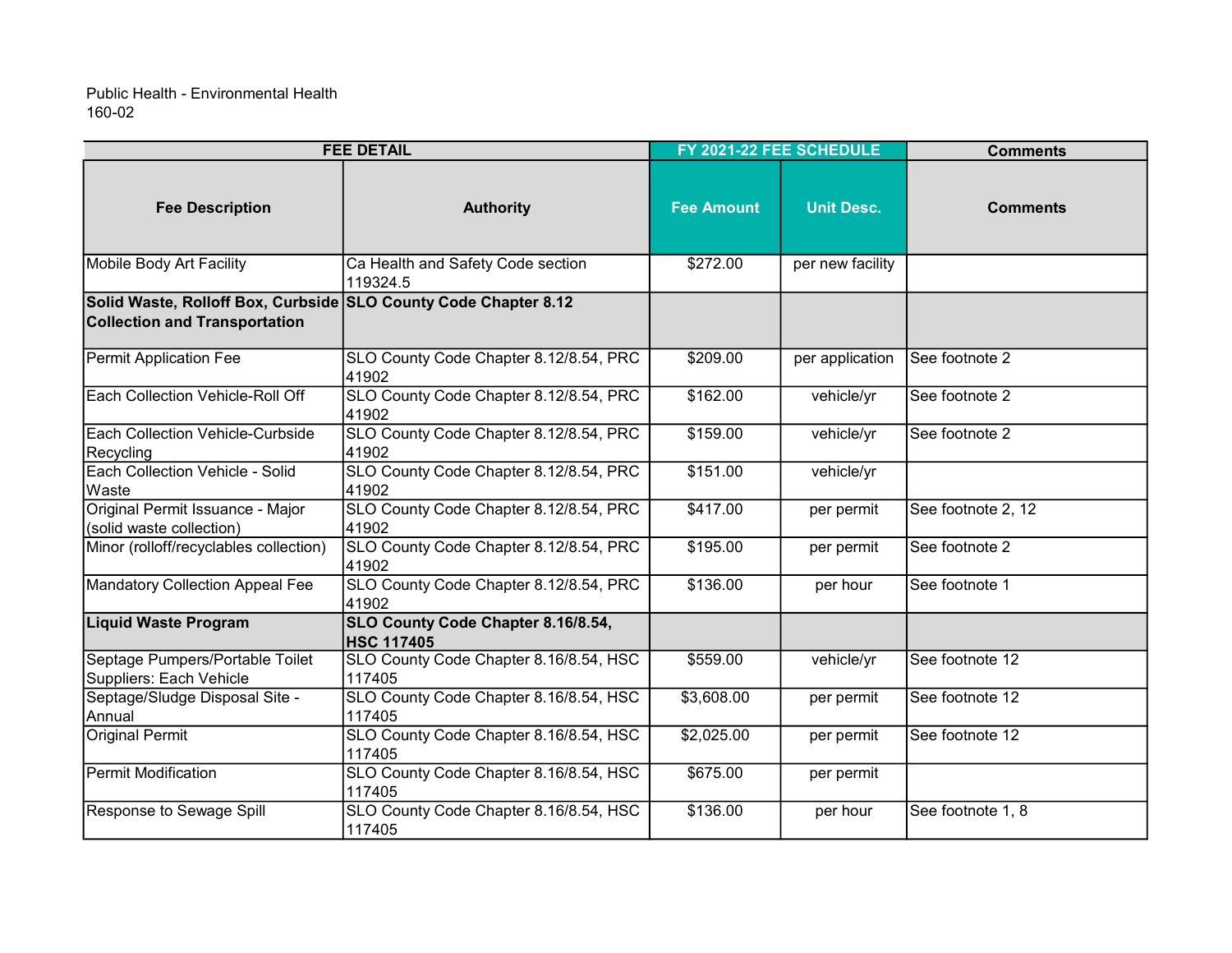| <b>FEE DETAIL</b>                                                |                                                          | FY 2021-22 FEE SCHEDULE |                                  | <b>Comments</b>                     |
|------------------------------------------------------------------|----------------------------------------------------------|-------------------------|----------------------------------|-------------------------------------|
| <b>Fee Description</b>                                           | <b>Authority</b>                                         | <b>Fee Amount</b>       | <b>Unit Desc.</b>                | <b>Comments</b>                     |
| Misc. Enforcement Fees (Water<br>and Sewer)                      |                                                          |                         |                                  |                                     |
| Public Water Supply System Plan<br><b>Check/New Construction</b> | CA Health and Safety Code Section 116340<br>/116565      | \$136.00                | per hour                         | See footnote 8                      |
| Sewage Disposal System Plan<br><b>Check/New Construction</b>     | SLO County Code Chapter 8.16/8.54                        | \$136.00                | per hour                         | See footnote 8                      |
| <b>Cross-Connection Inspection</b>                               | SLO County Code Chapter 8.30/8.54                        | \$116.00                | per hour                         | See footnote 8                      |
| <b>Cross-Connection Plan Check</b>                               | SLO County Code Chapter 8.30/8.54                        | \$116.00                | per hour                         | See footnote 8                      |
| <b>Water System</b>                                              | <b>CA Health and Safety Code Sections</b><br>4010 et seq |                         |                                  |                                     |
| <b>State Small:</b>                                              |                                                          |                         |                                  |                                     |
| 5 - 14 Service Connections                                       | CA Health and Safety Code Section 116340                 | \$848.00                |                                  | per water system See footnote 2, 12 |
| Community:                                                       |                                                          |                         |                                  |                                     |
| 15 - 24 Service Connections                                      | CA Health and Safety Code Section 116565                 | \$1,387.00              | per water system See footnote 12 |                                     |
| 25 - 99 Service Connections                                      | CA Health and Safety Code Section 116565                 | \$1,500.00              | per water system See footnote 12 |                                     |
| 100 - 199 Service Connections                                    | CA Health and Safety Code Section 116565                 | \$1,506.00              | per water system See footnote 12 |                                     |
| Non Community Water Systems                                      | CA Health and Safety Code Section 116565                 | \$1,361.00              | per water system See footnote 12 |                                     |
| <b>Water Well Construction</b>                                   | Chap 8.40 SLO County Code                                |                         |                                  |                                     |
| <b>Water Well Construction Permit</b>                            | Chap 8.40.030 SLO County Code                            | \$932.00                | per well                         | See footnote 13, 14                 |
| <b>Water Well Destruction Permit</b>                             | Chap 8.40.030 SLO County Code                            | \$304.00                | per well                         | See footnote 2, 13                  |
| Monitoring Well Construction Permit                              | Chap 8.40.030 SLO County Code                            | \$269.00                | per well                         | See footnote 13                     |
| Monitoring Well Destruction Permit                               | Chap 8.40.030 SLO County Code                            | \$264.00                | per well                         | See footnote 13                     |
| Miscellaneous Water Fees                                         |                                                          |                         |                                  |                                     |
| Small Water Supply Systems (Water<br>Sample Pickup)              | Chap 8.54 SLO County Code                                | \$102.00                | per sample                       |                                     |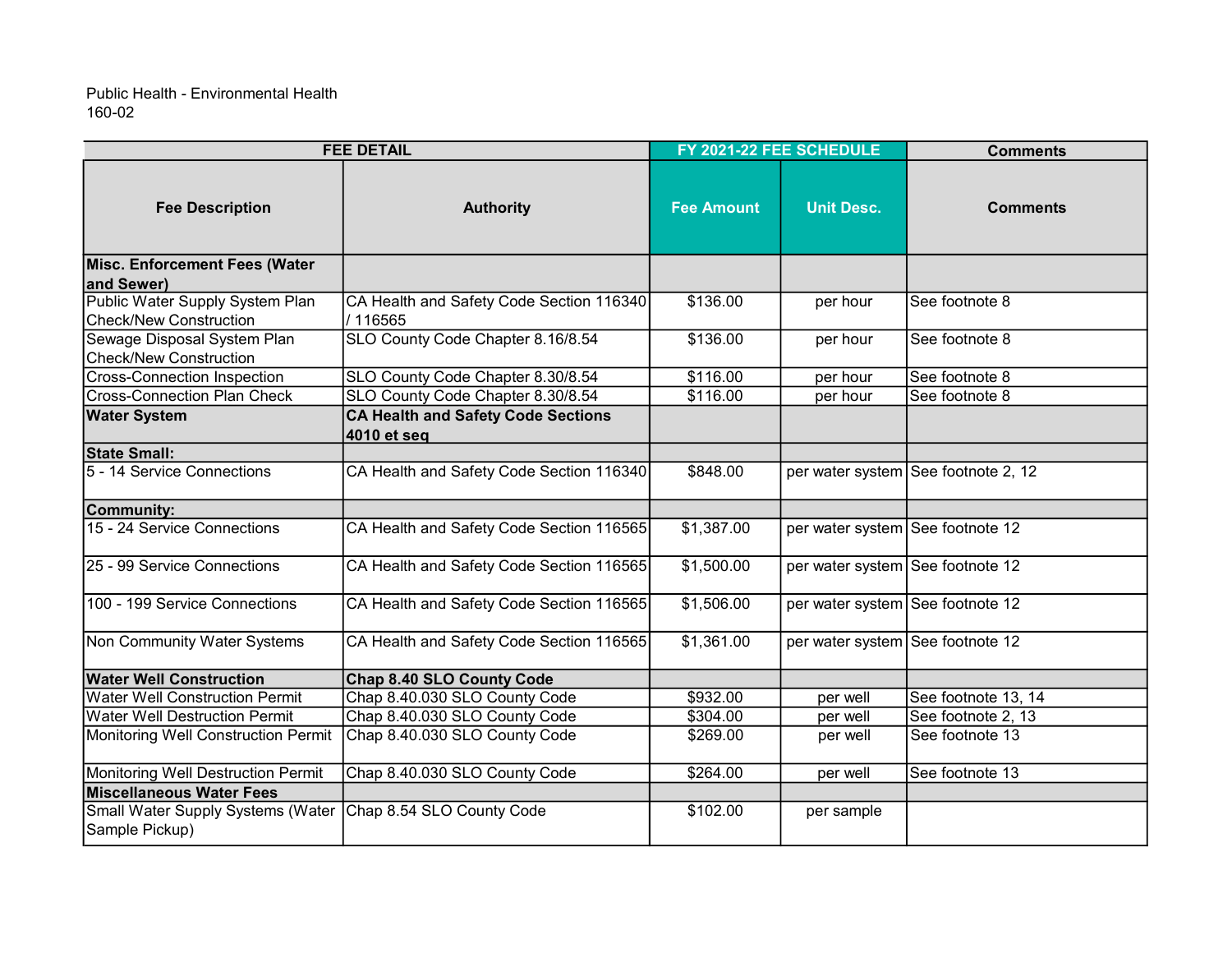| <b>FEE DETAIL</b>                                              |                                                                          | FY 2021-22 FEE SCHEDULE |                            | <b>Comments</b>                                   |  |
|----------------------------------------------------------------|--------------------------------------------------------------------------|-------------------------|----------------------------|---------------------------------------------------|--|
| <b>Fee Description</b>                                         | <b>Authority</b>                                                         | <b>Fee Amount</b>       | <b>Unit Desc.</b>          | <b>Comments</b>                                   |  |
| Re-sample Small Water Supply<br>Systems (Each Water Re-Sample) | Chap 8.54 SLO County Code                                                | \$68.00                 | per resample               |                                                   |  |
| Minor Plan Check/Water and<br>Sewage                           | SLO County Code Chapter 19.07                                            | \$136.00                | per hour                   | See footnote 8                                    |  |
| Ocean Water Samples for Sanitation                             | CA Code of Regulations Title 17 Sections<br>7959 et seq                  | \$68.00                 | per sample                 |                                                   |  |
| <b>Land Use</b>                                                | SLO County Code Titles 19, 21, & 22                                      |                         |                            |                                                   |  |
| <b>Statements and Reviews (EIR's)</b>                          | SLO County Code Titles 21, & 22                                          | \$2,573.00              | statement plus<br>\$136/hr | Fee collected by Planning Dept.<br>See footnote 1 |  |
| Environmental Impact Notice of<br>Preparation                  | SLO County Code Titles 21, & 22                                          | \$628.00                | statement plus<br>\$136/hr | Fee collected by Planning Dept.<br>See footnote 2 |  |
| Development Plan                                               | SLO County Code Titles 21, & 22                                          | \$838.00                | statement plus<br>\$136/hr | Fee collected by Planning Dept.                   |  |
| Variances                                                      | Title 19, 21, and 22 Adjustments and SLO County Code Titles 19, 21, & 22 | \$610.00                | statement plus<br>\$136/hr |                                                   |  |
| Verification of Water Supply/Sewage B&PC 11018.2<br>Disposal   |                                                                          | \$525.00                | statement plus<br>\$136/hr | Fee collected by Planning Dept.                   |  |
| Minor Use Permit                                               | SLO County Code Titles 19, 21, & 22                                      | \$753.00                | statement plus<br>\$136/hr | Fee collected by Planning Dept.                   |  |
| <b>General Plan Amendment</b>                                  | SLO County Code Titles 19, 21, & 22                                      | \$774.00                | statement plus<br>\$136/hr | Fee collected by Planning Dept.                   |  |
| Tract Map (Public Water & Public<br>Sewer)                     | SLO County Code Titles 21, & 22                                          | \$1,332.00              | statement plus<br>\$136/hr | Fee collected by Planning Dept.                   |  |
| <b>Subdivision Reconsideration</b>                             | SLO County Code Titles 21, & 22                                          | \$140.00                | per hour                   | Fee collected by Planning Dept.<br>See footnote 1 |  |
| <b>Specific Plan Amendments</b>                                | SLO County Code Titles 21, & 22                                          | \$774.00                | statement plus<br>\$136/hr | Fee collected by Planning Dept.                   |  |
| Tract Maps (Public Water & Onsite<br>Sewage disposal)          | SLO County Code Titles 21, & 22                                          | \$1,960.00              | statement plus<br>\$136/hr | Fee collected by Planning Dept.                   |  |
| Tract Maps (Private water & Onsite<br>sewage disposal)         | SLO County Code Titles 21, & 22                                          | \$2,865.00              | statement plus<br>\$136/hr | Fee collected by Planning Dept.<br>See footnote 1 |  |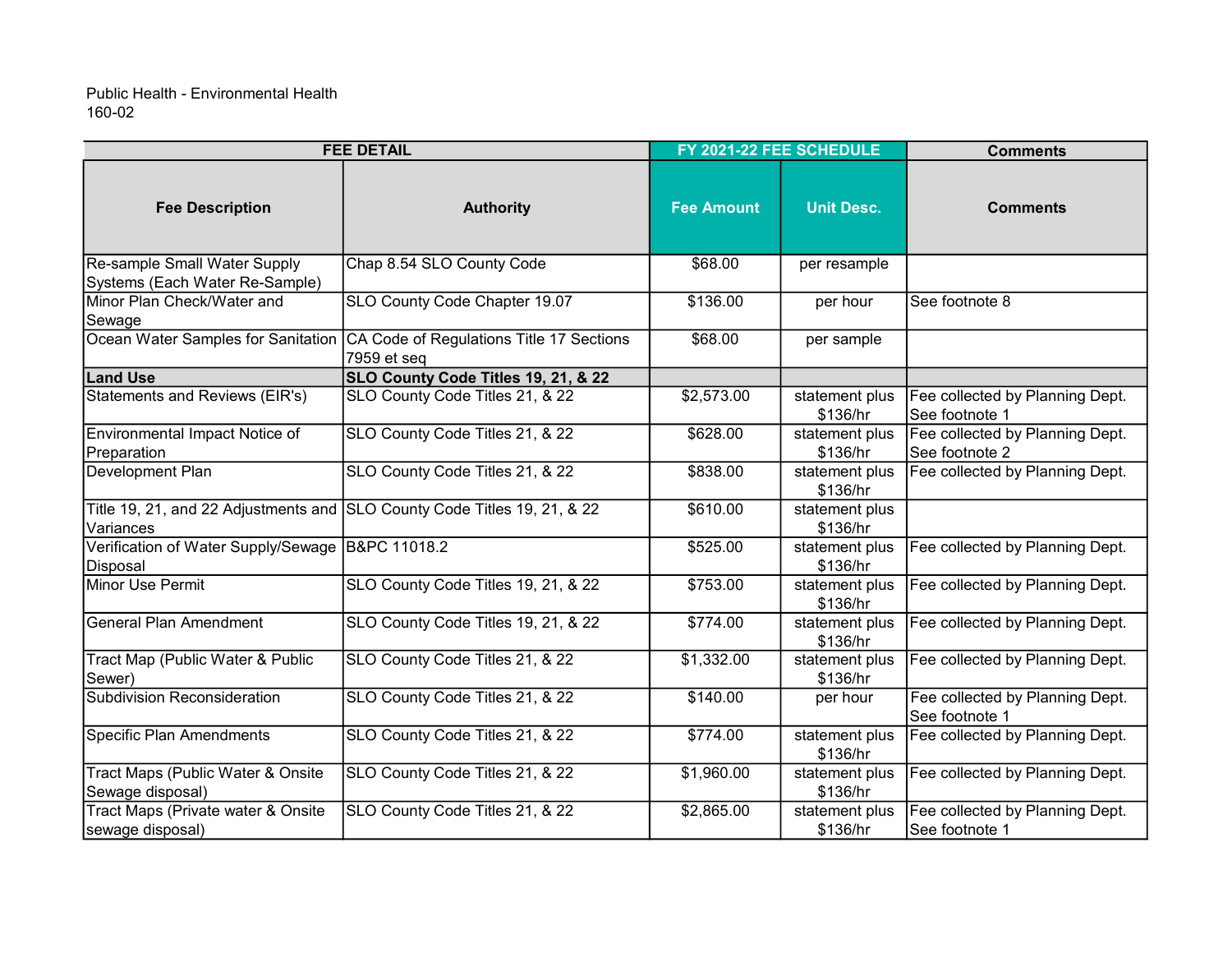| <b>FEE DETAIL</b>                                                  |                                                                         | FY 2021-22 FEE SCHEDULE |                            | <b>Comments</b>                                   |
|--------------------------------------------------------------------|-------------------------------------------------------------------------|-------------------------|----------------------------|---------------------------------------------------|
| <b>Fee Description</b>                                             | <b>Authority</b>                                                        | <b>Fee Amount</b>       | <b>Unit Desc.</b>          | <b>Comments</b>                                   |
| Shared Water Systems 2-4 Service<br> Connections                   | SLO County Code Titles 19, 21, & 22                                     | \$475.00                | statement plus<br>\$136/hr | Fee collected by Planning Dept.                   |
| Parcel Maps (Public Water & Sewer) SLO County Code Titles 21, & 22 |                                                                         | \$907.00                | statement plus<br>\$136/hr | Fee collected by Planning Dept.                   |
| Parcel Maps (Public Water & on site<br>sewer disposal)             | SLO County Code Titles 21, & 22                                         | \$1,164.00              | statement plus<br>\$136/hr | Fee collected by Planning Dept.                   |
| Parcel Maps (Private water & on site<br>sewage disposal)           | SLO County Code Titles 21, & 22                                         | \$1,894.00              | statement plus<br>\$136/hr | Fee collected by Planning Dept.<br>See footnote 1 |
| Lot Line Adjustments                                               | SLO County Code Titles 21, & 22                                         | \$655.00                | statement plus<br>\$136/hr | Fee collected by Planning Dept.                   |
| Meeting                                                            | Planning Department Pre-application SLO County Code Titles 19, 21, & 22 | \$544.00                | per project                | Fee collected by Planning Dept.                   |
| Certificate of Compliance Review                                   | SLO County Code Titles 21, & 22                                         | \$420.00                | per review                 | Fee collected by Planning Dept.                   |
| Verification of Primary Drinking<br><b>Water Stds</b>              | SLO County Code Titles 19                                               | \$204.00                | per verification           | Fee collected by Planning Dept.                   |
| <b>Temporary Camps</b>                                             | SLO County Code Chapter 8.64                                            | \$136.00                | per hour                   | See footnote 1, 8                                 |
| <b>Public Swimming Pool/Spa</b>                                    | <b>SLO County Code Chapter 8.60</b>                                     |                         |                            |                                                   |
| Public Swimming Pool/Spa New<br><b>Construction</b>                |                                                                         |                         |                            |                                                   |
| Spa                                                                | SLO County Code Chapter 8.60.010                                        | \$1,101.00              | per new spa                |                                                   |
| <b>Swimming Pool</b>                                               | SLO County Code Chapter 8.60.010                                        | \$1,198.00              | per new pool               |                                                   |
| <b>Public Swimming Pool/Spa</b><br>Remodel                         |                                                                         |                         |                            |                                                   |
| Pool and Spa Major Remodel                                         | SLO County Code Chapter 8.60.010                                        | \$782.00                | per remodel                |                                                   |
| Pool and Spa Minor Remodel                                         | SLO County Code Chapter 8.60.010                                        | \$446.00                | per remodel                | See footnote 1                                    |
| Public Swimming Pool/Spa Permit                                    |                                                                         |                         |                            |                                                   |
| Single Pool & Spa                                                  | SLO County Code Chapter 8.60.010                                        | \$683.00                | facility/yr                | See footnote 12                                   |
| Two Pools/Spas @ same site                                         | SLO County Code Chapter 8.60.010                                        | \$696.00                | facility/yr                | See footnote 12                                   |
| Three Pools/Spas @ same site                                       | SLO County Code Chapter 8.60.010                                        | \$760.00                | facility/yr                | See footnote 12                                   |
| Four or more Pools/Spas @ Same<br>Site                             | SLO County Code Chapter 8.60.010                                        | \$1,057.00              | facility/yr                | See footnote 12                                   |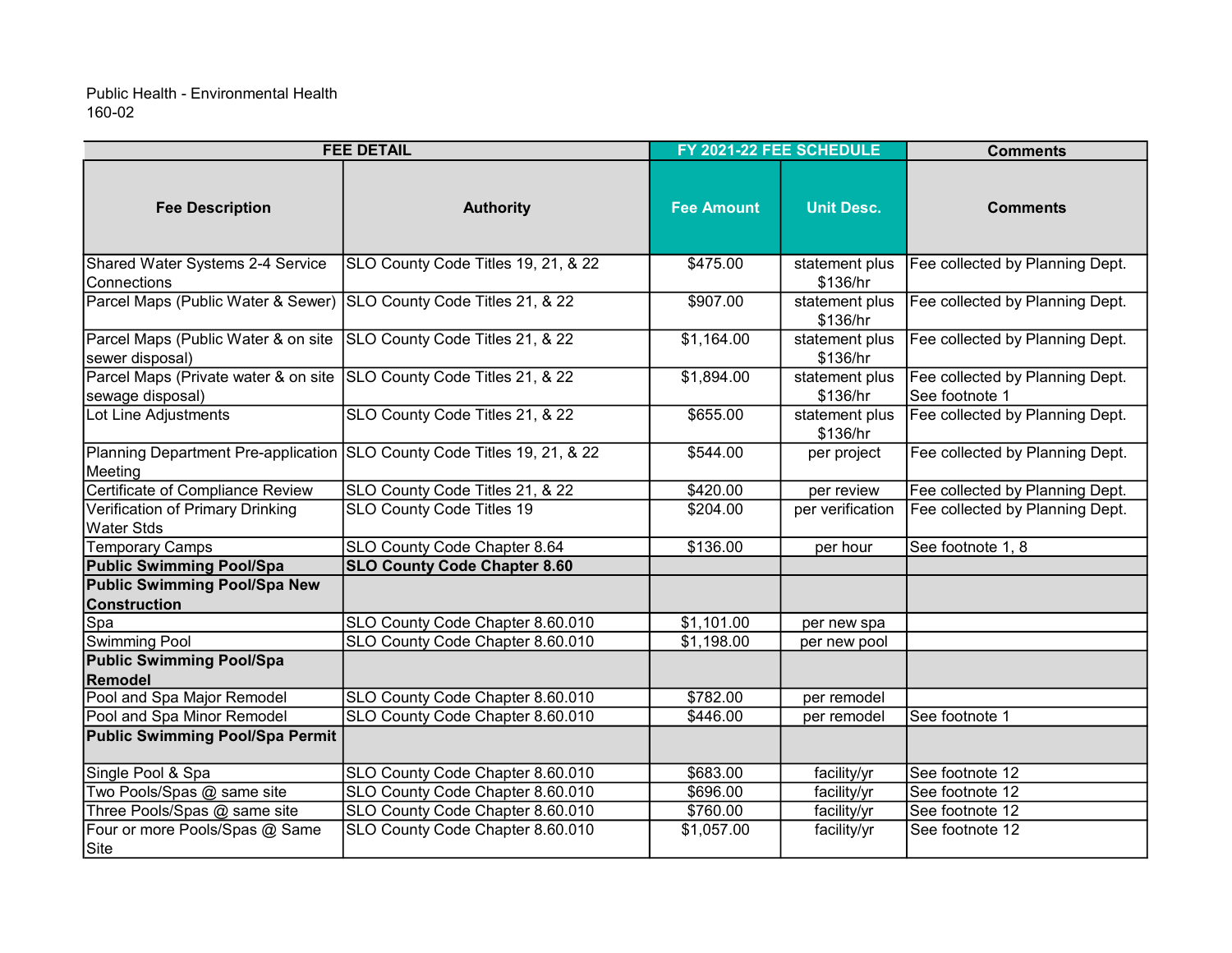| <b>FEE DETAIL</b>                                |                                                                                    | FY 2021-22 FEE SCHEDULE |                   | <b>Comments</b>          |  |
|--------------------------------------------------|------------------------------------------------------------------------------------|-------------------------|-------------------|--------------------------|--|
| <b>Fee Description</b>                           | <b>Authority</b>                                                                   | <b>Fee Amount</b>       | <b>Unit Desc.</b> | <b>Comments</b>          |  |
| Single Pool & Spa-SEASONAL                       | SLO County Code Chapter 8.60.010                                                   | \$568.00                | facility/yr       | See footnote 12          |  |
| Two Pools/Spas @ same site-<br><b>SEASONAL</b>   | SLO County Code Chapter 8.60.010                                                   | \$678.00                | facility/yr       | See footnote 12          |  |
| Three Pools/Spas @ same site-<br><b>SEASONAL</b> | SLO County Code Chapter 8.60.010                                                   | \$682.00                | facility/yr       | See footnote 12          |  |
| Four or more Pools/Spas @ Same<br>Site-SEASONAL  | SLO County Code Chapter 8.60.010                                                   | \$782.00                | facility/yr       | See footnote 12          |  |
| <b>ORGANIZED CAMPS -</b><br><b>APPLICATION:</b>  | <b>SLO County Code Chapter 8.64</b>                                                |                         |                   |                          |  |
| 100 & up campers                                 | SLO County Code Chapter 8.64,020                                                   | \$945.00                | per camp          | See footnote 5           |  |
| <b>Hazardous Materials Facilities</b>            | <b>CA Health and Safety Code Sections</b><br>25404.5, CCR Title 27 § 15210, §15220 |                         |                   |                          |  |
| <b>Hazardous Materials Disclosure</b>            | <b>CA Health and Safety Code Sections</b>                                          |                         |                   |                          |  |
| (Business Plans)                                 | 25404.5, CCR Title 27 § 15210, §15220                                              |                         |                   |                          |  |
| 1 - 4 Hazardous Materials                        | HSC 25404.5, CCR Title 27 § 15210,<br>§15220                                       | \$428.00                | facility/yr       | See footnote 6, 7, 12    |  |
| 5 - 10 Hazardous Materials                       | HSC 25404.5, CCR Title 27 § 15210,<br>§15220                                       | \$450.00                | facility/yr       | See footnote 6, 7, 12    |  |
| 11 + Hazardous Materials                         | HSC 25404.5, CCR Title 27 § 15210,<br>§15220                                       | \$482.00                | facility/yr       | See footnote 6, 7, 12    |  |
| 1-4 Ag. Hazardous Materials                      | HSC 25404.5, CCR Title 27 § 15210,<br>§15220                                       | \$281.00                | facility/yr       | See footnote 6, 7, 12    |  |
| 5 + Ag. Hazardous Materials                      | HSC 25404.5, CCR Title 27 § 15210,<br>§15220                                       | \$397.00                | facility/yr       | See footnote 2, 6, 7, 12 |  |
| Remote Utility (1 time fee)                      | HSC 25404.5, CCR Title 27 § 15210,<br>§15220                                       | \$307.00                | facility/yr       |                          |  |
| Hazardous Materials Disclosure                   | <b>CA Health and Safety Code Sections</b>                                          |                         |                   |                          |  |
| (Cal ARP)                                        | 25404.5, CCR Title 27 § 15210, §15220                                              |                         |                   |                          |  |
| CalARP Program 1                                 | HSC 25404.5, CCR Title 27 § 15210,<br>§15220                                       | \$2,049.00              | facility/yr       | See footnote 6, 12       |  |
| CalARP Program 2                                 | HSC 25404.5, CCR Title 27 § 15210,<br>§15220                                       | \$2,358.00              | facility/yr       | See footnote 6, 12       |  |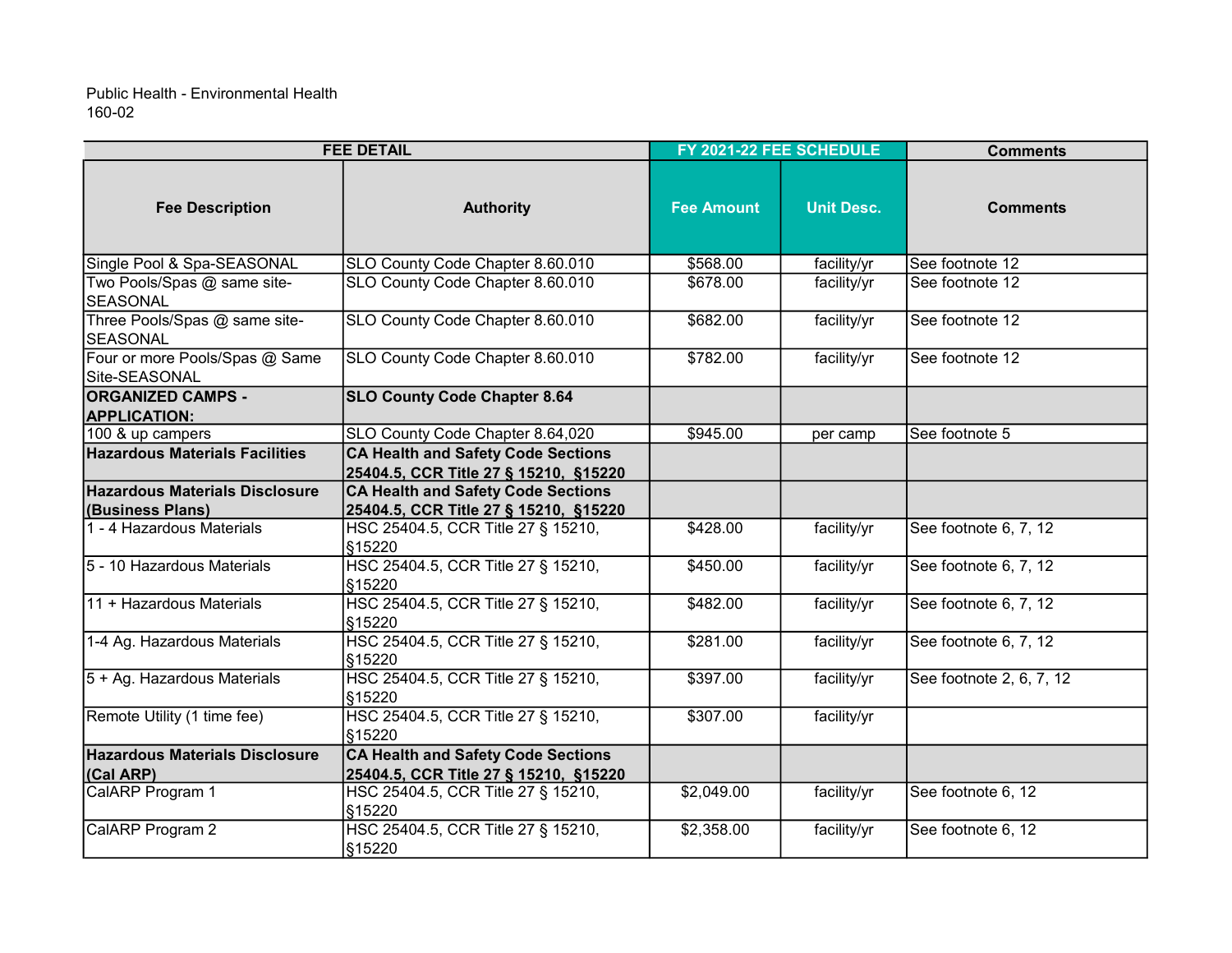| <b>FEE DETAIL</b>                                                       |                                                                                    | FY 2021-22 FEE SCHEDULE |                    | <b>Comments</b>       |  |
|-------------------------------------------------------------------------|------------------------------------------------------------------------------------|-------------------------|--------------------|-----------------------|--|
| <b>Fee Description</b>                                                  | <b>Authority</b>                                                                   | <b>Fee Amount</b>       | <b>Unit Desc.</b>  | <b>Comments</b>       |  |
| CalARP Program 3                                                        | HSC 25404.5, CCR Title 27 § 15210,<br>§15220                                       | \$3,079.00              | facility/yr        | See footnote 6, 12    |  |
| CalARP Program 4                                                        | HSC 25404.5, CCR Title 27 § 15210,<br>§15220                                       | \$6,040.00              | facility/yr        | See footnote 1, 6, 12 |  |
| <b>CalARP Audit Consultant</b>                                          | HSC 25404.5, CCR Title 27 § 15210,<br>§15220                                       | <b>Actual Cost</b>      | <b>Actual Cost</b> | See footnote 10       |  |
| <b>Site Mitigation</b>                                                  | <b>CA Health and Safety Code Sections</b><br>101490, § 101480                      |                         |                    |                       |  |
| <b>Contaminated Site/Health Risk</b><br>Assessment Oversight Consultant | HSC § 101490, § 101480                                                             | <b>Actual Cost</b>      | <b>Actual Cost</b> | See footnote 11       |  |
| Consultation & Site Inspection                                          | HSC § 101490, § 101480                                                             | \$136.00                | per hour           | See footnote 8, 9     |  |
| File Search & Consultation                                              | HSC § 101490, § 101480                                                             | \$136.00                | per hour           | See footnote 8, 9     |  |
| Contaminated Site Inspection,<br>Document Review & Consultation         | HSC § 101490, § 101480                                                             | \$136.00                | per hour           | See footnote 8        |  |
| <b>Hazardous Waste Generators</b>                                       | <b>CA Health and Safety Code Sections</b><br>25404.5, CCR Title 27 § 15210, §15220 |                         |                    |                       |  |
| Ag Hazardous Waste - 1 waste<br>stream (<27 gal/month self reporter)    | HSC 25404.5, CCR Title 27 § 15210,<br>§15220                                       | \$107.00                | facility/yr        | See footnote 2, 6     |  |
| 1 waste stream (all others <27<br>gals/month self reporter)             | HSC 25404.5, CCR Title 27 § 15210,<br>§15220                                       | \$133.00                | facility/yr        | See footnote 2, 6     |  |
| Ag Hazardous Waste - 2 waste<br>streams (<27 gals/month)                | HSC 25404.5, CCR Title 27 § 15210,<br>§15220                                       | \$169.00                | facility/yr        | See footnote 2, 6     |  |
| 2 waste streams (all others <27<br>gals/month)                          | HSC 25404.5, CCR Title 27 § 15210,<br>§15220                                       | \$175.00                | facility/yr        | See footnote 2, 6     |  |
| 1 - 5 waste streams (all others)                                        | HSC 25404.5, CCR Title 27 § 15210,<br>§15220                                       | \$415.00                | facility/yr        | See footnote 6, 12    |  |
| 6 or more waste streams                                                 | HSC 25404.5, CCR Title 27 § 15210,<br>§15220                                       | \$490.00                | facility/yr        | See footnote 6, 12    |  |
| Ag Hazardous Waste - 1 - 5 waste<br>streams                             | HSC 25404.5, CCR Title 27 § 15210,<br>S15220                                       | \$349.00                | facility/yr        | See footnote 6, 12    |  |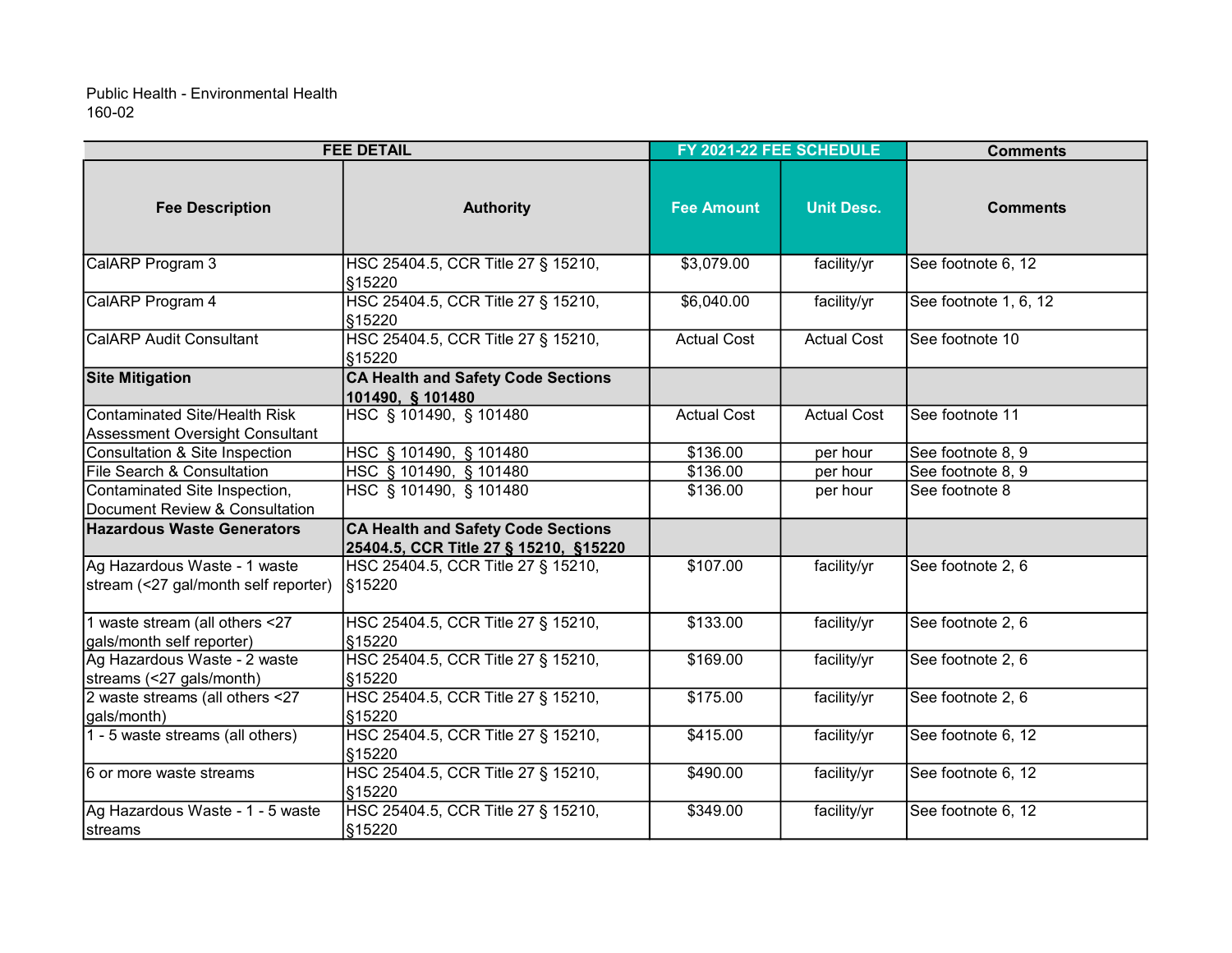|                                                                      | <b>FEE DETAIL</b>                                                                                                | FY 2021-22 FEE SCHEDULE |                   | <b>Comments</b>       |
|----------------------------------------------------------------------|------------------------------------------------------------------------------------------------------------------|-------------------------|-------------------|-----------------------|
| <b>Fee Description</b>                                               | <b>Authority</b>                                                                                                 | <b>Fee Amount</b>       | <b>Unit Desc.</b> | <b>Comments</b>       |
| <b>Tiered Permitting</b>                                             | <b>CA Health and Safety Code Sections</b><br>25404.5, CCR Title 27 § 15210, §15220                               |                         |                   |                       |
| <b>Conditionally Exempt</b>                                          | HSC 25404.5, CCR Title 27 § 15210,<br>§15220                                                                     | \$862.00                | facility/yr       | See footnote 2, 6, 12 |
| <b>Conditionally Authorized</b>                                      | HSC 25404.5, CCR Title 27 § 15210,<br>§15220                                                                     | \$962.00                | facility/yr       | See footnote 6, 12    |
| Permit by Rule                                                       | HSC 25404.5, CCR Title 27 § 15210,<br>§15220                                                                     | \$2,458.00              | facility/yr       | See footnote 2, 6, 12 |
| <b>Hazardous Materials Response</b>                                  | <b>CA Health and Safety Code Sections</b><br>25404.5, CCR Title 27 § 15210, §15220<br>and HSC § 101490, § 101480 |                         |                   |                       |
| Hazardous materials emergency<br>response or inspection              | HSC 25404.5, CCR Title 27 § 15210,<br>§15220 and HSC § 101490, § 101480                                          | \$136.00                | per hour          | See footnote 8, 9     |
| <b>Underground Storage Tanks</b>                                     | <b>CA Health and Safety Code Sections</b><br>25404.5, CCR Title 27 § 15210, §15220                               |                         |                   |                       |
| Inspection/Administrative Fee and<br><b>Annual Permit</b>            |                                                                                                                  |                         |                   |                       |
| Renewal                                                              | HSC 25404.5, CCR Title 27 § 15210,<br>§15220                                                                     | \$2,136.00              | per facility      | See footnote 6, 12    |
| New Underground Storage Tank<br><b>Installation/Modification Fee</b> |                                                                                                                  |                         |                   |                       |
| New Installation                                                     | HSC 25404.5, CCR Title 27 § 15210,<br>§15220                                                                     | \$5,103.00              | per facility      |                       |
| <b>Facility Modification</b>                                         | HSC 25404.5, CCR Title 27 § 15210,<br>§15220                                                                     | \$2,513.00              | per facility      |                       |
| Major Repair                                                         | HSC 25404.5, CCR Title 27 § 15210,<br>§15220                                                                     | \$1,998.00              | per project       |                       |
| Minor Repair                                                         | HSC 25404.5, CCR Title 27 § 15210,<br>§15220                                                                     | \$1,414.00              | per project       | See footnote 1, 2     |
| <b>Tank Closure by Removal</b>                                       |                                                                                                                  |                         |                   |                       |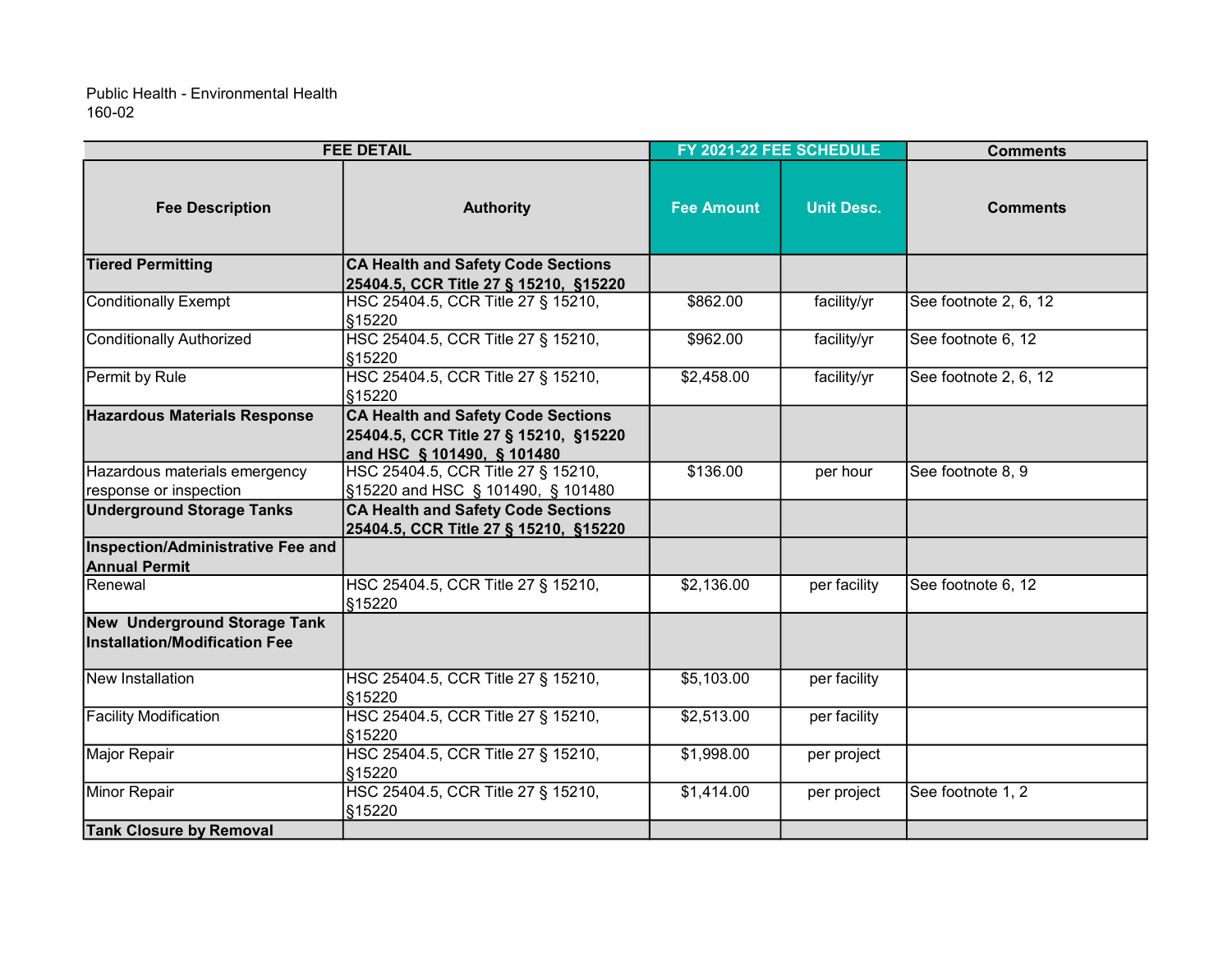| <b>FEE DETAIL</b>                                     |                                                                                    | FY 2021-22 FEE SCHEDULE |                    | <b>Comments</b>              |
|-------------------------------------------------------|------------------------------------------------------------------------------------|-------------------------|--------------------|------------------------------|
| <b>Fee Description</b>                                | <b>Authority</b>                                                                   | <b>Fee Amount</b>       | <b>Unit Desc.</b>  | <b>Comments</b>              |
| <b>Tank Closure by Removal</b>                        | HSC 25404.5, CCR Title 27 § 15210,<br>§15220                                       | \$2,178.00              | per facility       | See footnote 8               |
| <b>Tank Closure In-Place</b>                          |                                                                                    |                         |                    |                              |
| Tank Closure In-Place (1st Tank)                      | HSC 25404.5, CCR Title 27 § 15210,<br>§15220                                       | \$1,469.00              | per tank           |                              |
| <b>Additional Tank Inspection</b>                     | HSC 25404.5, CCR Title 27 § 15210,<br>§15220                                       | \$136.00                | per tank           | See footnote 8               |
| Miscellaneous Underground<br><b>Storage Tank fees</b> |                                                                                    |                         |                    |                              |
| Temporary Closure (1st Tank)                          | HSC 25404.5, CCR Title 27 § 15210,<br>§15220                                       | \$1,156.00              | per tank           |                              |
| <b>Additional Tank Inspection</b>                     | HSC 25404.5, CCR Title 27 § 15210,<br>§15220                                       | \$136.00                | per hour           | See footnote 8               |
| <b>Above Ground Storage Tanks</b>                     | <b>CA Health and Safety Code Sections</b><br>25404.5, CCR Title 27 § 15210, §15220 |                         |                    |                              |
| Inspection / Administrative Fee                       |                                                                                    |                         |                    |                              |
| and Annual Permits                                    |                                                                                    |                         |                    |                              |
| lRenewal                                              | HSC 25404.5, CCR Title 27 § 15210,<br>§15220                                       | \$501.00                | per tank           | See footnote 2, 6, 12        |
| <b>All Environmental Health</b>                       |                                                                                    |                         |                    |                              |
| Programs                                              |                                                                                    |                         |                    |                              |
| Late Fees 1-30 days after due date                    |                                                                                    | \$0.00                  | \$0.00             | 15% surcharge on initial fee |
| (15% Penalty)                                         |                                                                                    |                         |                    |                              |
| Late Fees 31 or more days after due                   |                                                                                    | \$0.00                  | \$0.00             | 30% surcharge on initial fee |
| date (30% Penalty)                                    |                                                                                    |                         |                    |                              |
| Failure to Obtain Initial Permits (50%                |                                                                                    | \$0.00                  | \$0.00             | 50% surcharge on initial fee |
| Penalty)                                              |                                                                                    |                         |                    |                              |
| Consultation/ Research/ File &                        |                                                                                    | \$136.00                | per hour           | See footnote 1, 8, 9         |
| Construction Review/ Enforcement                      |                                                                                    |                         |                    |                              |
| Hearings<br>Consultant                                |                                                                                    | <b>Actual Cost</b>      | <b>ACTUAL COST</b> | See footnote 10, 11, 13      |
| After hours Inspections/Plan review                   |                                                                                    | \$136.00                | per hour           | See footnote 1, 8, 9         |
|                                                       |                                                                                    |                         |                    |                              |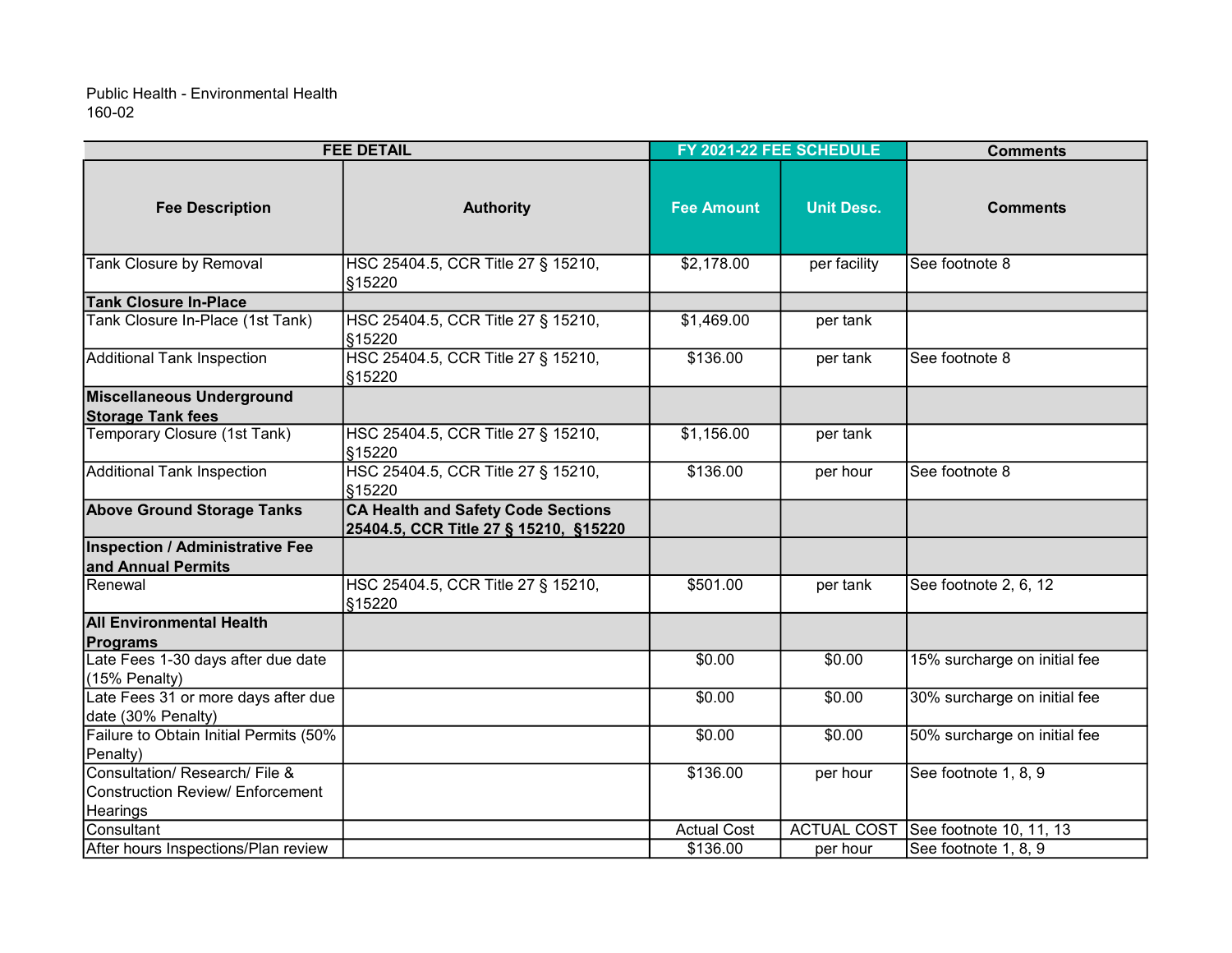| <b>FEE DETAIL</b>           |                  | FY 2021-22 FEE SCHEDULE |                   | <b>Comments</b>      |
|-----------------------------|------------------|-------------------------|-------------------|----------------------|
| <b>Fee Description</b>      | <b>Authority</b> | Fee Amount              | <b>Unit Desc.</b> | <b>Comments</b>      |
| Inspection/Reinspection Fee |                  | \$136.00                | per hour          | See footnote 1, 8, 9 |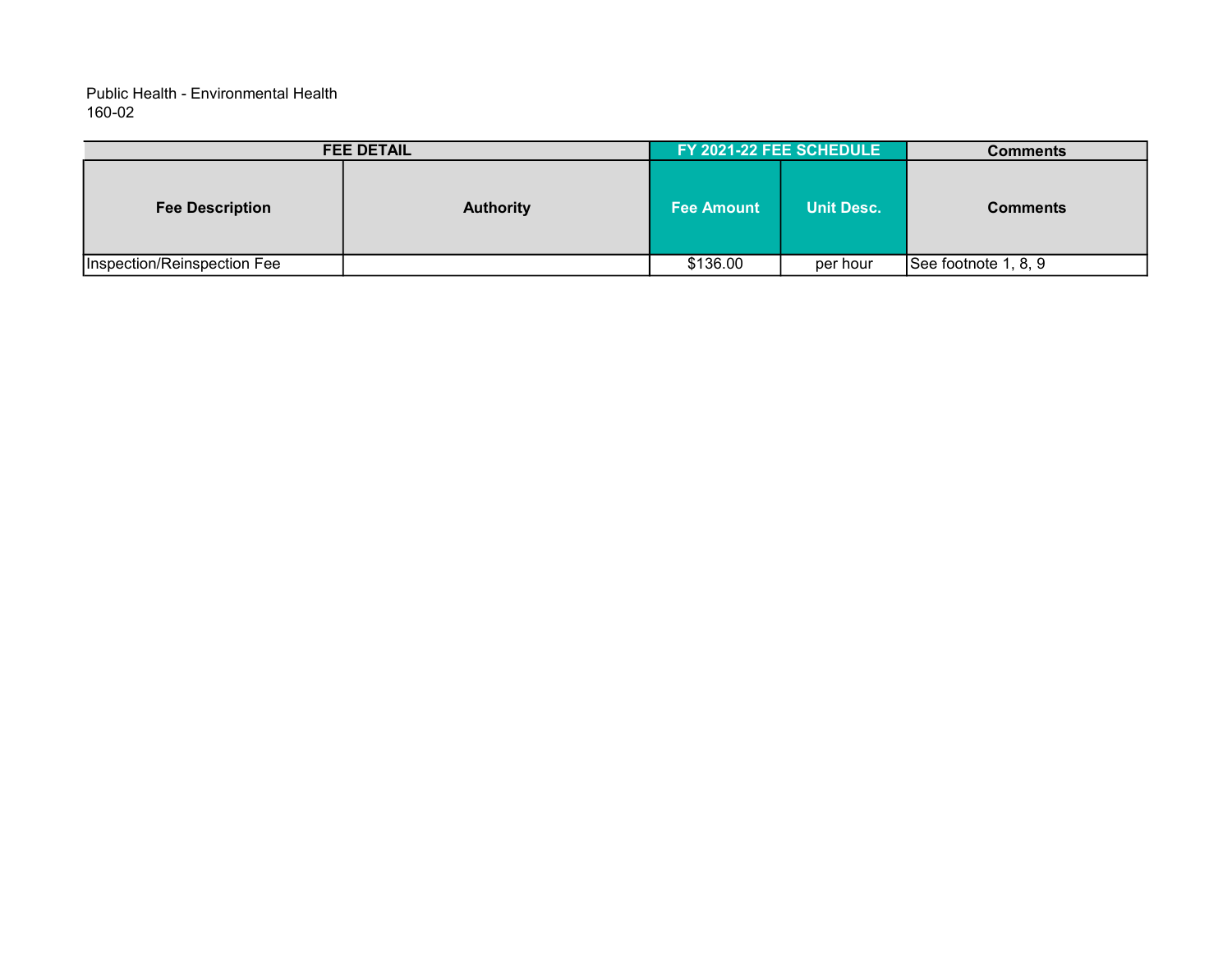| <b>Department Name:</b> | Public Health - Environmental Health |
|-------------------------|--------------------------------------|
| <b>Fund Center:</b>     | 160-02                               |

| Footnote # | <b>Footnote Narrative</b>                                                                                                                                                                                                                                                                                                                                                                                                                                                                                                                                                                                                                  |
|------------|--------------------------------------------------------------------------------------------------------------------------------------------------------------------------------------------------------------------------------------------------------------------------------------------------------------------------------------------------------------------------------------------------------------------------------------------------------------------------------------------------------------------------------------------------------------------------------------------------------------------------------------------|
|            | 1 An hourly rate is added for those that require more than the projected average number of staff hours. A minimum of 2 hours<br>may be charged for plan check consultations and plan reviews for prepackaged incidental retail food sales or other incidental<br>plan reviews that typically involve one field visit.                                                                                                                                                                                                                                                                                                                      |
|            | 2 Move towards Board of Supervisors policy of full cost recovery.                                                                                                                                                                                                                                                                                                                                                                                                                                                                                                                                                                          |
|            | 3 Veterans with an honorable discharge operating a business in the incorporated and unincorporated areas of the county and<br>subject to these fees will receive an exemption from health permits as authorized by the Business and Professions Code,<br>Sections 16000 et seq.                                                                                                                                                                                                                                                                                                                                                            |
|            | 4 Non-profit organizations with proof of non-profit status will receive an exemption from these Environmental Health Fees.                                                                                                                                                                                                                                                                                                                                                                                                                                                                                                                 |
|            | 5 Non-profit organized camps are exempted from the fees in this program.                                                                                                                                                                                                                                                                                                                                                                                                                                                                                                                                                                   |
|            | 6 In addition to the County approved fee, an additional State surcharge is applicable and is subject to change after this<br>publication.                                                                                                                                                                                                                                                                                                                                                                                                                                                                                                  |
|            | 7 A fee reduction equivalent to 1/2 hour of the BOS authorized hourly rate shall be applied when CUPA facilities are subject to two<br>or more programs.                                                                                                                                                                                                                                                                                                                                                                                                                                                                                   |
|            | 8 This fee will be charged at 1.5 times the hourly rate when work is performed during overtime conditions.                                                                                                                                                                                                                                                                                                                                                                                                                                                                                                                                 |
|            | 9 In addition to unscheduled reinspections, the hourly rate will be applied to facility/site inspections or other services where there<br>is not an applicable health permit (i.e.: unpermitted food vendors, biosolids, unpermitted housing complaint site inspections,<br>$etc.$ ).                                                                                                                                                                                                                                                                                                                                                      |
|            | 10 The CUPA may authorize a CalARP facility risk management plan audit in compliance with CCR, Title 19, Division 2, Chapter<br>4.5, Section 2775.2 and CUPA Policy P-04 to be conducted by the County's consultant. The fee is charged to the CalARP<br>facility and passed through to the consultant.                                                                                                                                                                                                                                                                                                                                    |
|            | 11 Environmental Health may authorize a consultant to review and oversee site remediation/clean up projects. Review and<br>oversight consists of but is not limited to review site work and safety plans, oversee customer field work to verify compliance<br>with site health and safety plans, review phase I and phase II site investigation reports and provide verbal and written reports to<br>Environmental Health regarding additional work needed, provide draft recommendations regarding site closure and/or required<br>mitigation. Actual cost of consultant is charged to the customer and passed through to the consultant. |
|            | 12 In the case of a new business required to pay an annual fee pursuant to resolution of the Board of Supervisors, annual fees<br>shall be prorated on a quarterly basis for the remaining part of the year, however no fee shall be prorated to an amount less<br>than the Board of Supervisors approved hourly rate.                                                                                                                                                                                                                                                                                                                     |